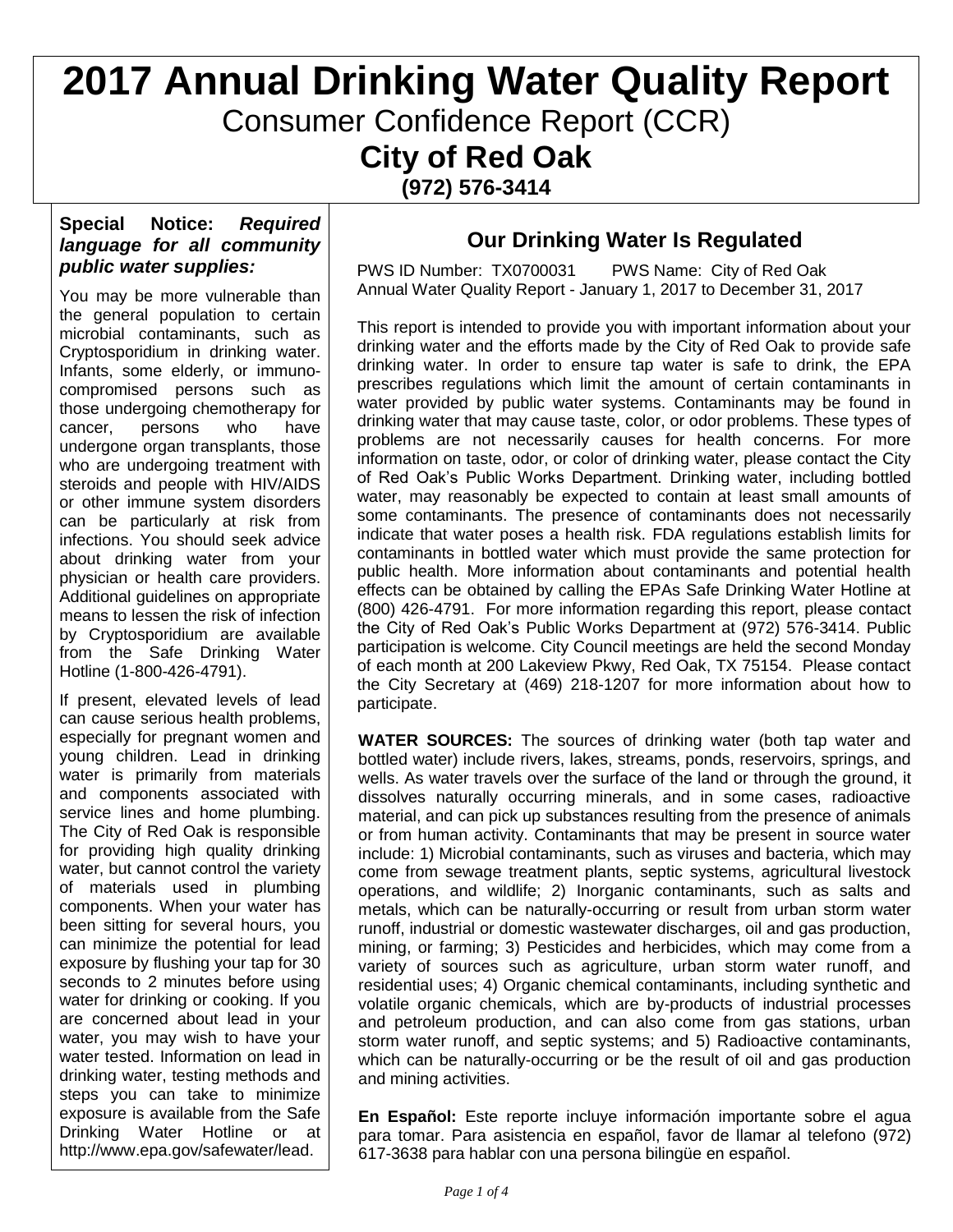**WHERE YOUR WATER COMES FROM:** The City of Red Oak distributes to its customers combined surface water [as received from the City of Dallas (who uses surface water from seven sources: the Elm Fork of the Trinity River and lakes Ray Roberts, Lewisville, Grapevine, Ray Hubbard, Tawakoni and Fork)] and ground water [as received from the City's two active ground water wells/ground waters from within the Woodbine Aquifer]. The City of Red Oak also has emergency back-up surface water supply connections with Rockett Special Utility District (SUD) and the City of Glenn Heights.

**INFORMATION ABOUT SOURCE WATER ASSESSMENTS:** The TCEQ completed an assessment of Red Oak's source water and results indicate that some of our sources are susceptible to certain contaminants. The sampling requirements for Red Oak's water system are based on this susceptibility and previous sample data. Any detections of these contaminants will be found in this Consumer Confidence Report. For more information on source water assessments and protection efforts at our system, contact the Director of Public Works, Ray Siva-Reyes, at (972) 576- 3414. Further details about sources and source water assessments are available in Drinking Water Watch at the following URL: [http://dww2.tceq.texas.gov/DWW/.](http://dww2.tceq.texas.gov/DWW/)

**2016 WATER AUDIT:** In the water audit submitted to the Texas Water Development Board for the time period of Jan-Dec 2016, the City of Red Oak public water system had an estimated water loss of 8%.

**About The Following Pages:** The following pages list all of the Federal and State regulated or monitored contaminants which have been found in your drinking water. The frequency of testing varies depending on the parameters and are in compliance with established standards.

**Definitions:** The following tables contain scientific terms and measures, some of which may require explanation.

**Avg:** Regulatory compliance with some MCLs are based on running annual average of monthly samples.

**Maximum Contaminant Level (MCL):** The highest level of a contaminant that is allowed in drinking water. MCLs are set as close to the MCLGs as feasible using the best available treatment technology.

**Maximum Contaminant Level Goal (MCLG):** The level of a contaminant in drinking water below which there is no known or expected risk to health. MCLGs allow for a margin of safety.

**Maximum Residual Disinfectant Level (MRDL):** The highest level of a disinfectant allowed in drinking water. There is convincing evidence that addition of a disinfectant is necessary for control of microbial contaminants.

**Maximum Residual Disinfectant Level Goal (MRDLG):** The level of a drinking water disinfectant below which there is no known or expected risk to health. MRDLGs do not reflect the benefits of the use of disinfectants to control microbial contamination.

**Unregulated Contaminant Monitoring Rule (UCMR):** EPA uses UCMR program to collect data for contaminants suspected to be present in drinking water, but that do not have health-based standards se under the Safe Drinking Water Act.

**Minimum Reporting Level (MRL):** UCMR minimum reporting level.

**n/a:** not applicable.

**pCi/L:** picocuries per liter (a measure of radioactivity)

**ppb:** micrograms per liter or parts per billion – or one ounce in 7,350,000 gallons of water.

**ppm:** milligrams per liter or parts per million – or one ounce in 7,350 gallons of water.

**Ug/L:** mircograms per liter or parts per billion – or one ounce in 7,350,000 gallons of water.

| <b>Total Coliform</b><br><b>MCLG</b> | <b>Total Coliform</b><br><b>MCL</b> | <b>Highest Monthly</b><br><b>Number of Total</b><br><b>Coliform</b><br><b>Positives</b> | Fecal<br>Coliform or E.<br><b>Coli MCL</b> | <b>Total No.</b><br>of Positive<br>E. Coli or<br>Fecal<br><b>Coliform</b><br><b>Samples</b> | <b>Violation</b> | <b>Likely Source of Contamination</b>    |
|--------------------------------------|-------------------------------------|-----------------------------------------------------------------------------------------|--------------------------------------------|---------------------------------------------------------------------------------------------|------------------|------------------------------------------|
| 0                                    | positive monthly<br>sample.         |                                                                                         |                                            |                                                                                             | No               | Naturally present in the<br>environment. |

#### **2017 Coliform Bacteria Monitoring Results**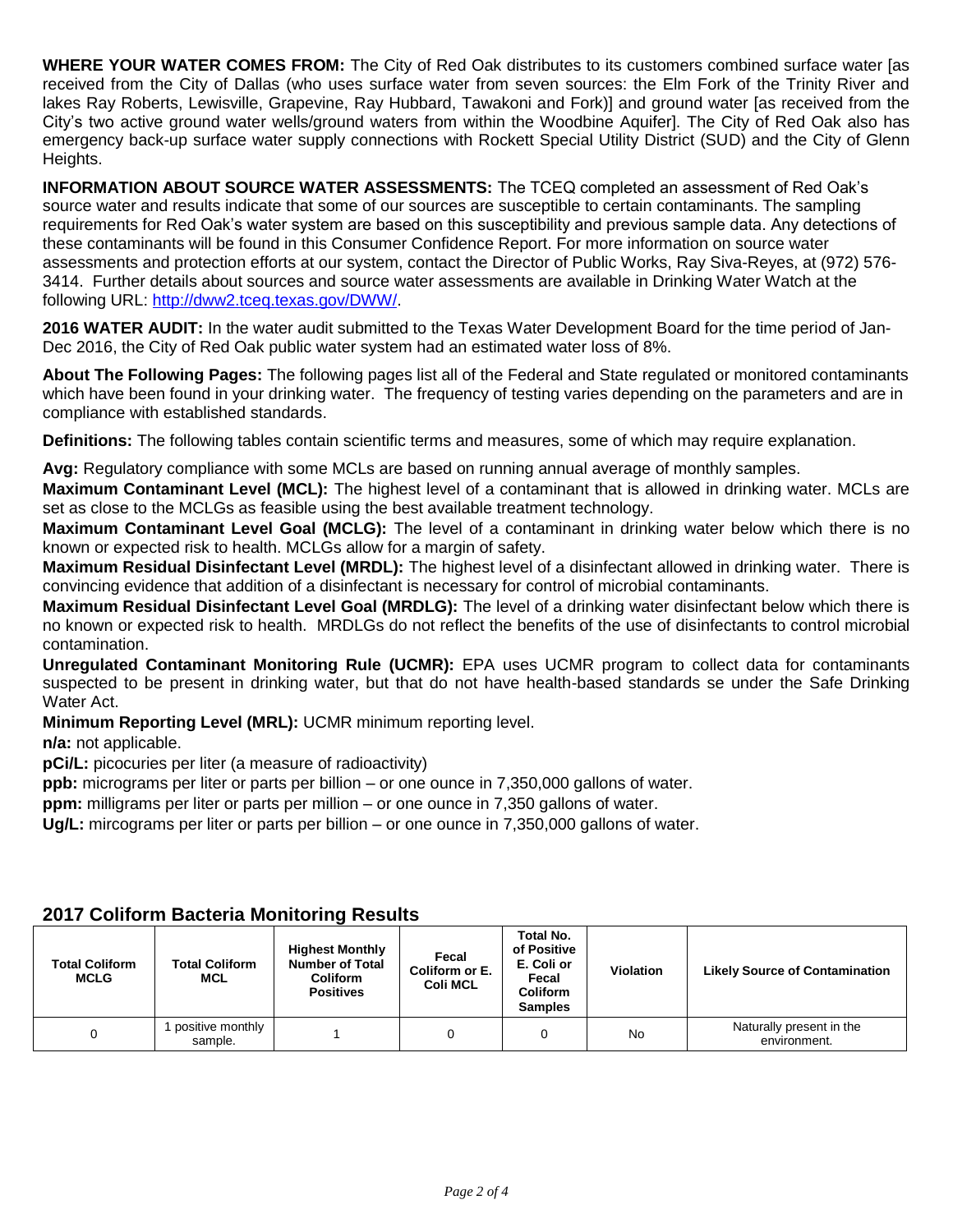## **Regulated Contaminants Detected**

#### **Lead and Copper**

Definitions:

Action Level Goal (ALG): The level of a contaminant in drinking water below which there is no known or expected risk to health. ALGs allow for a margin of safety.

|                           | Action Level: The concentration of a contaminant which, if exceeded, triggers treatment or other requirements which a water system must follow. |             |                             |                             |                    |              |                  |                                                                                                               |  |
|---------------------------|-------------------------------------------------------------------------------------------------------------------------------------------------|-------------|-----------------------------|-----------------------------|--------------------|--------------|------------------|---------------------------------------------------------------------------------------------------------------|--|
| <b>Lead and</b><br>Copper | Date<br><b>Sampled</b>                                                                                                                          | <b>MCLG</b> | <b>Action Level</b><br>(AL) | 90 <sup>th</sup> Percentile | # Sites<br>over AL | <b>Units</b> | <b>Violation</b> | <b>Source of Contaminant</b>                                                                                  |  |
| Copper                    | 07/15/2017                                                                                                                                      | 1.3         | 1.3                         | 0.471                       |                    | ppm          | <b>No</b>        | Erosion of natural deposits; Leaching from<br>wood preservatives; Corrosion of household<br>plumbing systems. |  |
| Lead                      | 07/15/2017                                                                                                                                      | 0           | 15                          |                             |                    | ppb          | <b>No</b>        | Corrosion of household plumbing system:<br>Erosion of natural deposits.                                       |  |

#### **Regulated Contaminants Detected**

| <b>Disinfectants and</b><br><b>Disinfection By-</b><br><b>Products</b> | <b>Collection</b><br>Date | <b>Highest</b><br>Level<br><b>Detected</b> | Range of<br>Levels<br><b>Detected</b> | <b>MCLG</b>          | <b>MCL</b> | Units | <b>Violation</b> | <b>Source of Contaminant</b>              |
|------------------------------------------------------------------------|---------------------------|--------------------------------------------|---------------------------------------|----------------------|------------|-------|------------------|-------------------------------------------|
| Haloacetic Acids (HAA5)                                                | 2017                      | 13                                         | $11.4 - 14.6$                         | No goal<br>for total | 60         | ppb   | No               | Byproduct of drinking water disinfection. |
| Total Trihalomethanes<br>TTHM)                                         | 2017                      | 23                                         | $17.1 - 24.8$                         | No goal<br>for total | 80         | ppb   | No               | Byproduct of drinking water disinfection. |

#### **Regulated Contaminants Detected**

| Inorganic<br>Contaminant          | <b>Collection</b><br>Date | <b>Highest</b><br>Level<br><b>Detected</b> | Range of<br>Levels<br><b>Detected</b> | <b>MCLG</b> | <b>MCL</b> | <b>Units</b> | <b>Violation</b> | <b>Likely Source of Contaminant</b>                                                                                    |
|-----------------------------------|---------------------------|--------------------------------------------|---------------------------------------|-------------|------------|--------------|------------------|------------------------------------------------------------------------------------------------------------------------|
| Barium                            | 2/24/2016                 | 0.019                                      | $0.019 - 0.019$                       | 2           | 2          | ppm          | <b>No</b>        | Discharge of drilling wastes; Discharge from<br>metal refineries; Erosion of natural deposits.                         |
| Chromium                          | 2/24/2016                 | 2.3                                        | $2.3 - 2.3$                           | 100         | 100        | ppb          | <b>No</b>        | Discharge from steel and pulp mills; Erosion<br>of natural deposits.                                                   |
| Cyanide                           | 09/28/2017                | 20.4                                       | $20.4 - 20.4$                         | 200         | 200        | ppb          | <b>No</b>        | Discharge from plastic and fertilizer factories:<br>Discharge from steel/metal factories.                              |
| Fluoride                          | 09/28/2017                | 0.864                                      | $0.864 - 0.864$                       | 4           | 4.0        | ppm          | <b>No</b>        | Erosion of natural deposits; Water additive<br>which promotes strong teeth; Discharge from<br>fertilizer and aluminum. |
| Nitrate (measured as<br>Nitrogen) | 2017                      | 0.592                                      | $0.592 - 0.592$                       | 10          | 10         | ppm          | <b>No</b>        | Runoff from fertilizer use; Leaching from<br>septic tanks, sewage; Erosion of natural<br>deposits.                     |

#### **Regulated Contaminants Detected**

| Radioactive<br>Contaminants | <b>Collection</b><br>Date | <b>Highest</b><br>Level<br><b>Detected</b> | Range of<br><b>Levels</b><br><b>Detected</b> | <b>MCLG</b> | <b>MCL</b> | Units | <b>Violation</b> | <b>Likely Source of Contamination</b>   |
|-----------------------------|---------------------------|--------------------------------------------|----------------------------------------------|-------------|------------|-------|------------------|-----------------------------------------|
| Beta/Photon emitters        | 2/24/2016                 | 4.6                                        | $4.6 - 4.6$                                  |             | 50         | pCi/L | No               | Decay of natural and man-made deposits. |
| Combined Radium<br>226/228  | 2/24/2016                 | 1.5                                        | $1.5 - 1.5$                                  |             |            | pCi/L | No               | Erosion of natural deposits.            |

\*EPA considers 50pCi/L to be the level of concern for beta particles.

#### **Regulated Contaminants Detected**

| <b>Synthetic organic</b><br>contaminants<br>including pesticides<br>and herbicides | <b>Collection</b><br>Date | <b>Highest</b><br>Level<br><b>Detected</b> | Range of<br>Levels<br><b>Detected</b> | <b>MCLG</b> | <b>MCL</b> | <b>Units</b> | Violation | <b>Likely Source of Contamination</b>    |
|------------------------------------------------------------------------------------|---------------------------|--------------------------------------------|---------------------------------------|-------------|------------|--------------|-----------|------------------------------------------|
| Atrazine                                                                           | 2017                      | 0.1                                        | $0.1 - 0.1$                           |             |            | ppb          | No        | Runoff from herbicide used on row crops. |